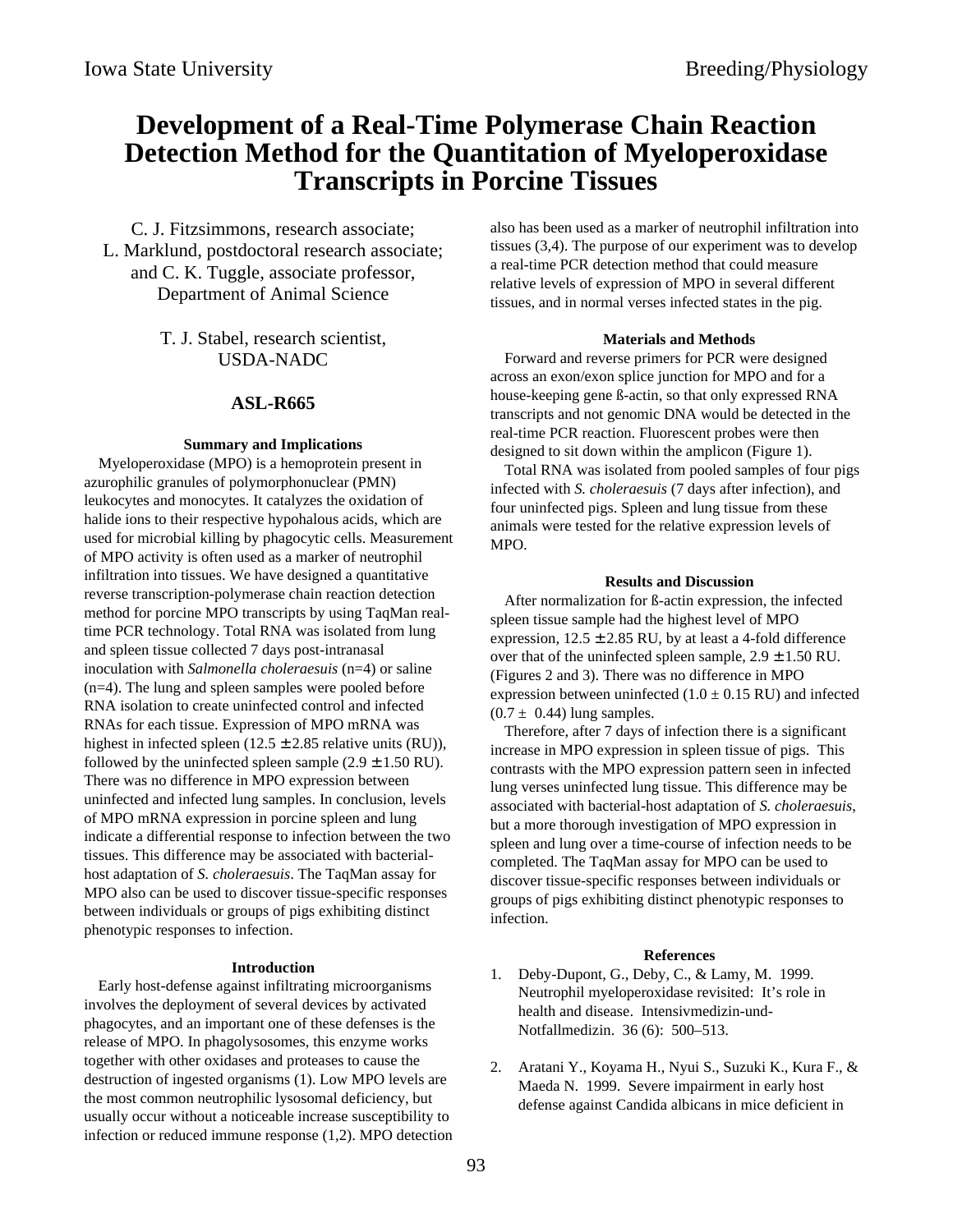myeloperoxidase. Infection and Immunity. 67 (4): 1828–1836.

- 3. Haqqani, S., Sandhu, J. K., & Birnboim, H. C. 1999. A myeloperoxidase-specific assay based upon bromidedependent chemiluminescence of luminol. Analytical Biochemistry 273 (1): 126–132.
- 4. McConnico, R. S., Weinstock, D., Poston M. E., & Malcolm, C. 1999. Myeloperoxidase activity of the large intestine in an equine model of acute colitis. American Journal of Veterinary Research. 60 (7): 807–813.





**Figure 2. The relative measure of MPO expression is determined during initial cycles of exponential amplification. When a significant increase in fluorescence above background levels is detected, the cycle threshold (number) is compared with the cycle thresholds of other RNA sample.**